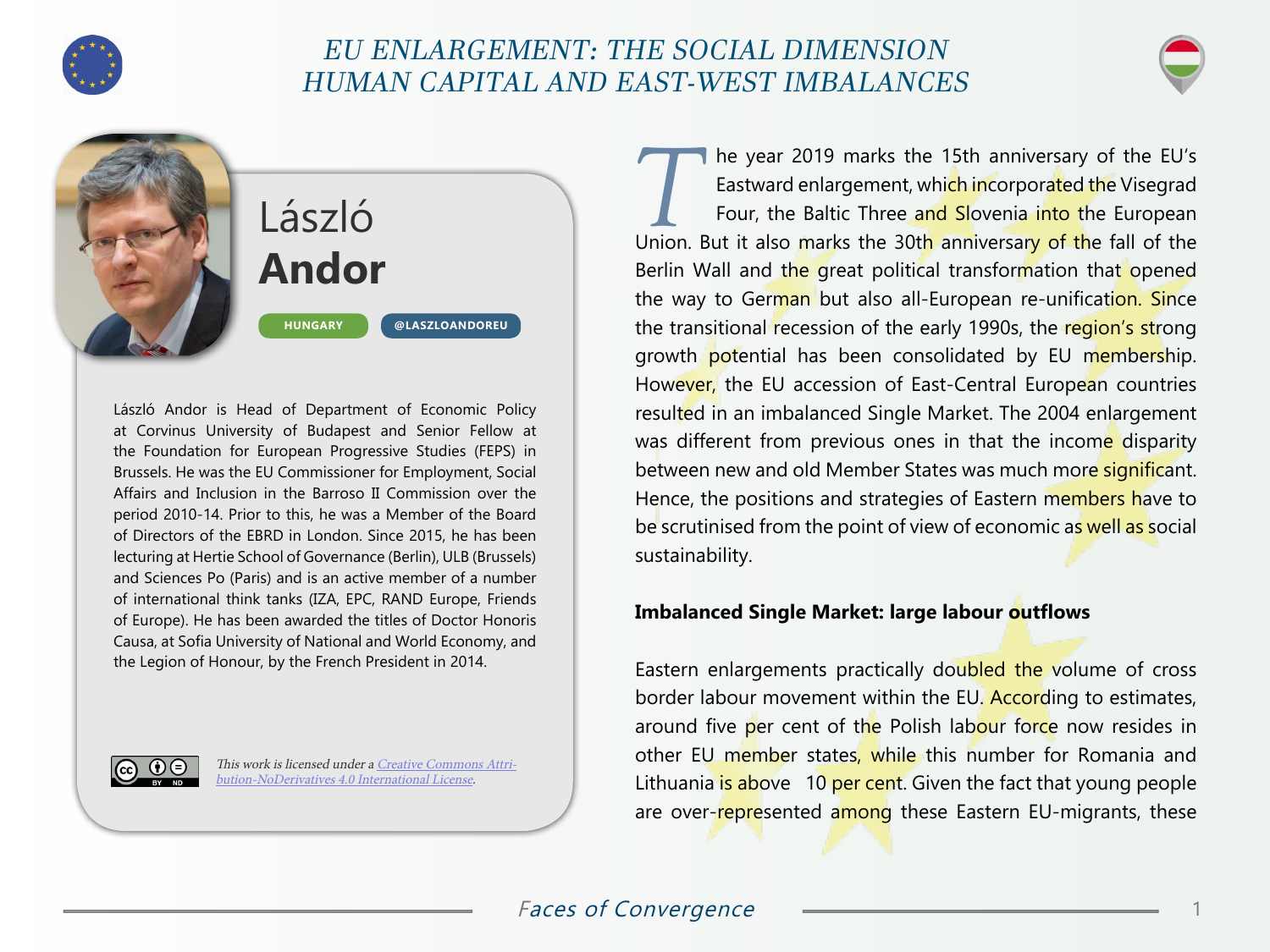



labour outflows tend to generate and sustain population decline, especially in regions with lower than average fertility and higher than average mortality.

At the same time, personal remittances paid by expatriates to their home countries have reached significant magnitudes beyond 3% of GDP in Romania, Bulgaria and Lithuania. In the short term, these inflows are important for the prosperity and for the balance of payments of the home countries. However, in the longer term, it is questionable whether remittances can remain high enough to offset the negative consequences of labour emigration on the dependency ratio in East-Central European countries. If labour mobility is at all a threat to social security systems, it is mainly in the sending countries.

Fortunately, mobile workers sometimes also return home. Returning workers bring with them valuable new skills and experiences that benefit the economies of their home countries. The example of Poland in the 2011-2012 period shows that returning workers can contribute to a country's above-average growth performance. Generally, most people entering East-Central European Member States are actually returning nationals.

Although the destination countries in Western Europe benefit a great deal from mobile East-Central European workers in

economic terms, these countries are also witnessing a kind of 'welfare chauvinism', turning public opinion against EU migrants. Some people find it hard to accept that the EU's enlargement to the east has brought with it not only countries and markets but also people, and these people have the same rights. In fact, the 2004 and 2007 enlargements brought more instead of less welfare to the receiving countries: a higher proportion of mobile citizens from East-Central Europe are of working age, in good health, and more often employed, compared with nationals of the destination countries, and so they are actually net contributors to their social security systems.

The real risks of labour mobility from east to west are not in the recipient countries but in the countries of origin. A large percentage of workers who migrate from East-Central Europe to the West are overqualified for the jobs they find. In 2012, this was the case for about half of East-Central European migrants who had completed higher education. This rate of over-qualification is more than twice as high than for the nationals of receiving countries. In certain sectors of employment, particularly health care, we can speak of a 'brain drain', which leads to serious problems in the highly-skilled workers' countries of origin.

East to West labour mobility is likely to continue as long as income disparities between Member States persist. However, this should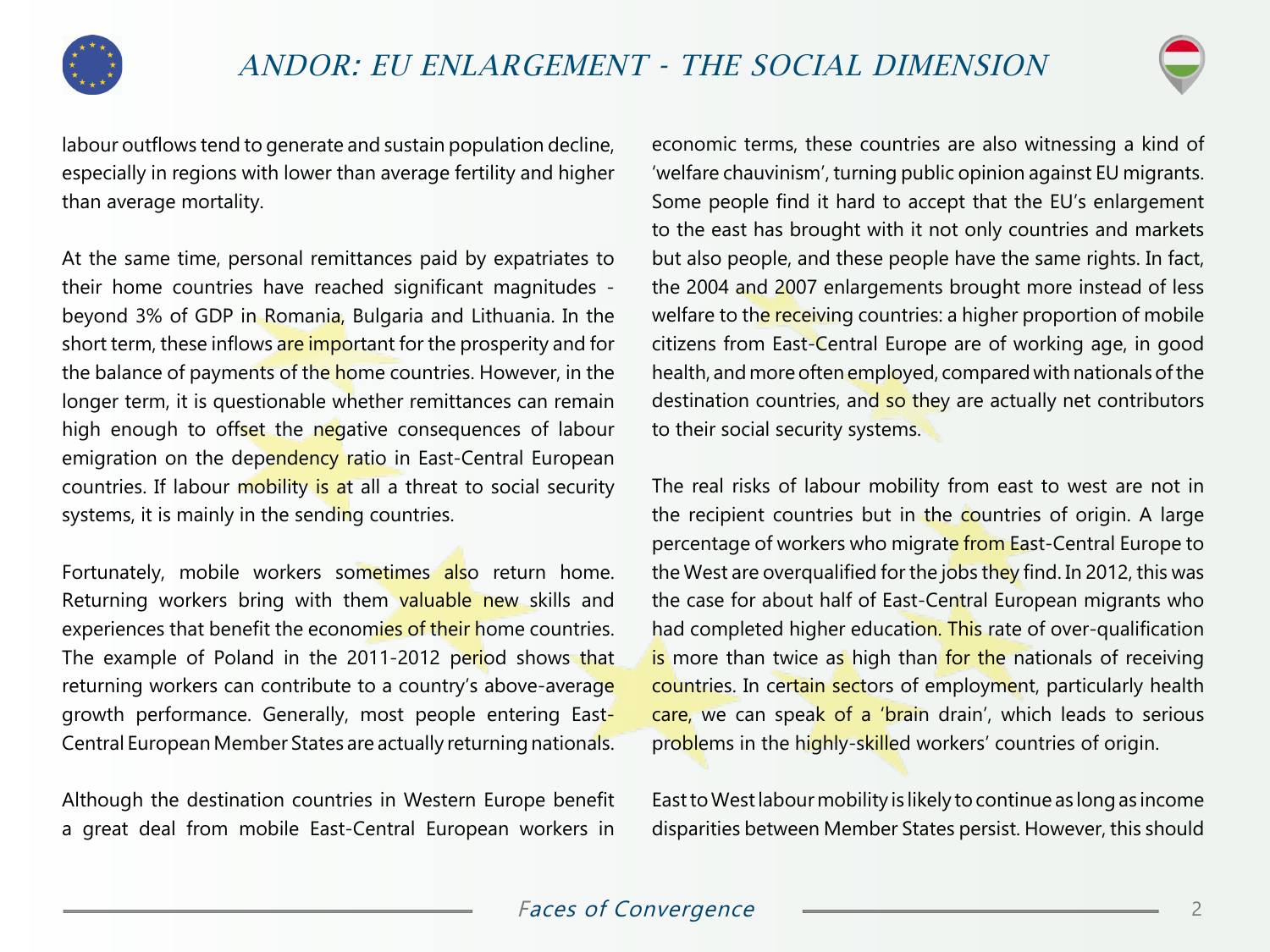



not be seen as an automatic link that is independent of all other factors. For example, despite the large income disparity between the Czech Republic and its neighbour Germany, relatively few Czechs migrate there. This is partly due to the fact that the atrisk-of-poverty rate in the Czech Republic (10%) is actually lower than in Germany (16%).

Upholding the right to free movement and ensuring equal treatment for mobile workers remains a pivotal issue. But a key question in this context today is how the peripheral regions (mainly the eastern ones) can rebuild human capital, which is being lost through constant migration towards the West and disinvestment from health and education sectors. Moreover, the EU must also remain active in addressing the situation of Roma and promoting integration, which is arguably Europe's biggest social challenge today.

#### **East-West imbalances and the social question**

With GDP growth rates twice as high as in older Member States, Eastern economic convergence is a fact. However, this seems to be happening simultaneously with some divergence regarding political values and social models. Those who believe that all problems in the East will be slowly resolved by experiencing higher than average GDP growth need to look beyond the GDP growth figures and see gaps in health conditions, life expectancy and in particular the extraordinary population decline being experienced in Eastern Member States and their Eastern most regions in particular.

East-Central European wage dynamics are particularly important and deserve our attention. Wages are not only low here compared to Western Europe but, as demonstrated by a number of variables, also tend to be lower than what the economic potential of these countries would allow for (Galgóczi 2017). After the initial and turbulent phase of the transformation process, wages in all CEE economies started to grow dynamically from the mid-1990s up until the 2009 recession. In the wake of the crisis, however, wage convergence either experienced a sudden halt or slowed down substantially.

Beyond wages, the more general state of social security and social protection have had an influence on East-West relations in the EU. In certain periods (e.g. 2011-2013), certain segments of Western media and politics were obsessed with poorer migrants from the East, and their access to social benefits in receiving countries. And the purpose of that discourse was not so much to develop a common strategy to improve the well-being of those citizens, but to exclude them somehow from the richer countries and the welfare systems of those in particular.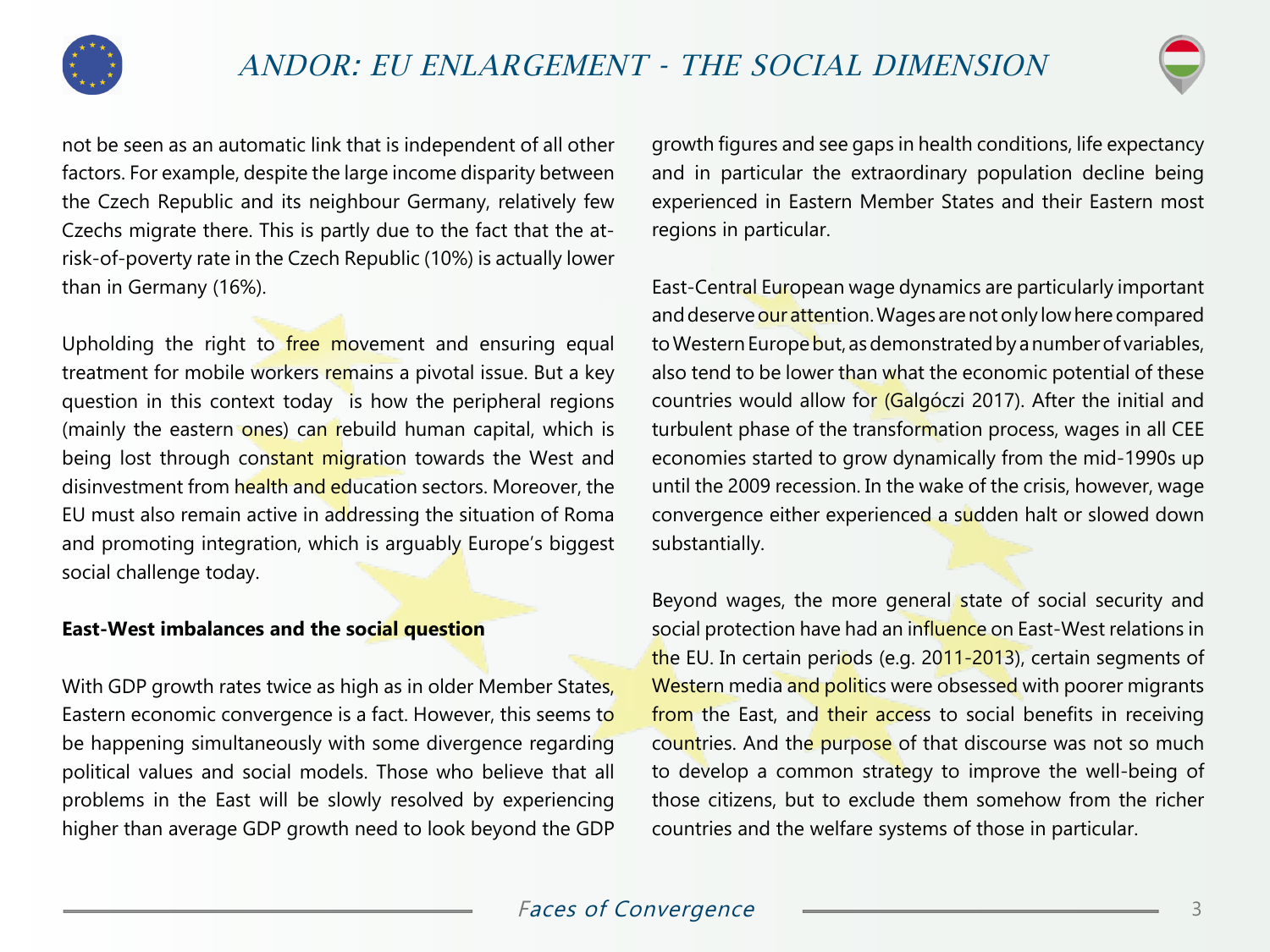



The never-ending debate on social dumping maintains the feeling in the East, and especially in the Visegrad countries, that the West does not want to see economic competition from the East. Arbitrary rules in areas such as service mobility are introduced in order to push back Eastern companies in the very few sectors where there might be competitive e.g. construction and road transport.

In several of the new Member States, the issue of finding a way out of poverty is linked to the situation of the Roma population. While there is also a sizeable Roma minority in some of the older Member States, such as Spain, Roma integration has really become an issue in the EU only since the 2004 enlargement. Not all Roma are poor, but in Romania, Bulgaria, Hungary, the Czech Republic and Slovakia, the Roma minority and the rest of the population are a world apart in terms of education, employment, health and housing. As a result of constant prejudice and the open racism that in many cases has political support, it is difficult to overcome this disparity and often even to determine its extent.

Other features also distinguish East-Central Europe from older EU Member States, such as working conditions. There are major differences between East and West with regard to the degree of organisation of employers and employees. According to the OECD, less than a fifth of wage and salary earners in Poland

or the Czech Republic are actually members of trade unions – compared with a share of almost 70% in the Scandinavian Member States. This in turn means that in terms of economic policy there is a constant temptation to improve competitiveness at the expense of workers. Recent changes in Hungarian labour law provide examples that would not be acceptable in Western or especially Nordic countries. In the area of vocational education and innovation capacity, substantial progress has only been made in East-Central Europe in relation to individual foreign investments.

It can therefore be said that most of the newer Member States, irrespective of their varying speeds of convergence (in terms of GDP), have developed within the EU as an 'inner periphery'. The region's booming capital cities are exceptions, which only reinforce the challenge in terms of economic, social and territorial cohesion. Therefore, the EU has to make efforts to ensure that economic growth in the East is sustained and is coupled with convergence in terms of political and social policy standards. In the long run, this is the real solution to the problem of social dumping, which has been such a focus of legislative activity in the past decade. Hence the significance of the 2017 European Pillar of Social Rights and the Commission's insistence that noneuro area countries should also participate.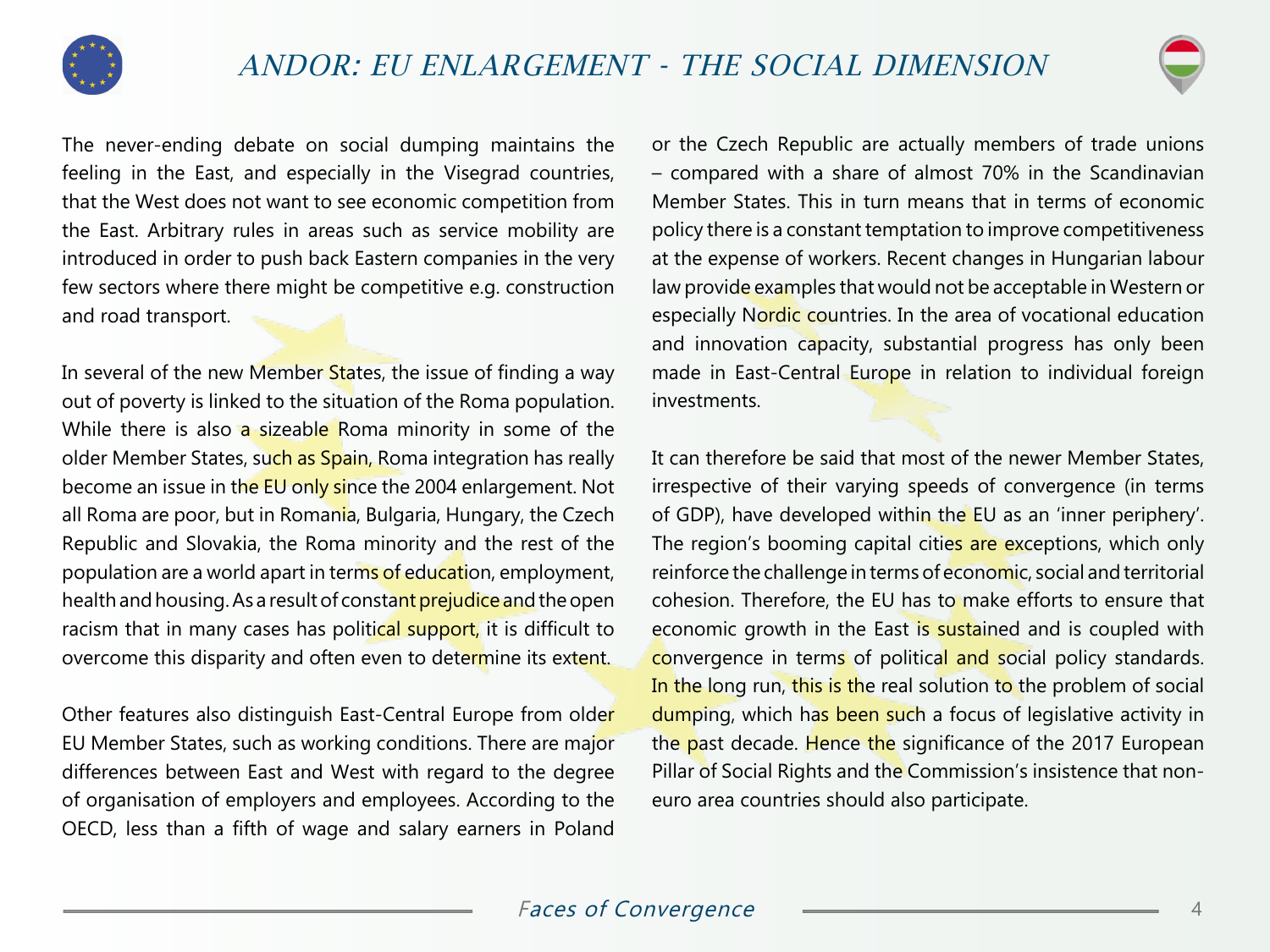



### **Social investment imperative**

For sustaining economic growth in East-Central Europe, but also for maintaining the growth potential in the region for the long run, a first necessary step would be for governments to rethink their role in the development of human capital and place greater emphasis on investing in it. As the coming decades must combine better living conditions for all with higher productivity growth, greater investment is necessary in education, health, and social inclusion, where the emphasis has up to now tended to be on cutbacks.

Greater social investment is not only a responsibility of the public sector; it is also in the best interest of companies. However, survey data confirm that businesses in East-Central Europe tend to attribute a lower priority to human capital issues than their Western European peers. This is especially true for businesses in Romania and Bulgaria. Poland also stands out: on the one hand, Polish businesses seem to be more optimistic about the availability of skilled, educated, competent and experienced human resources than their Western European counterparts. On the other hand, investment in human capital formation (apprenticeships, attracting talent, training, worker motivation) tend to be seen as a lower priority in Poland compared to the EU average. Such an attitude may be explained by the strength of the cohorts entering the Polish labour market in recent years, but cannot be sustained when the workforce begins to age and shrink as in the rest of Europe.

The great human capital challenge in East-Central Europe is also well illustrated by data on workers' participation in lifelong learning. With the exceptions of Slovenia and Estonia, East-Central Member States tend to have a far lower percentage of workers or unemployed people who participate in training and education compared to 'older' Member States. According to the Labour Force Survey, in Romania, Slovakia and Bulgaria the share is only around 5%.

The necessity to step up investment in human capital should be reflected by the way East-Central European countries make use of resources available from EU Structural and Investment Funds. The European Social Fund, for example, could play a much greater role than previously in helping to promote the employment of women, young professionals starting their career (by introducing the Youth Guarantee), Roma integration, labour market integration for people with disabilities and active ageing. It can also make a major contribution to improving the quality of education systems. The EU has established a rule for 2014- 2020 that a certain minimum share of each country's allocation from the Structural Funds has to be dedicated to human capital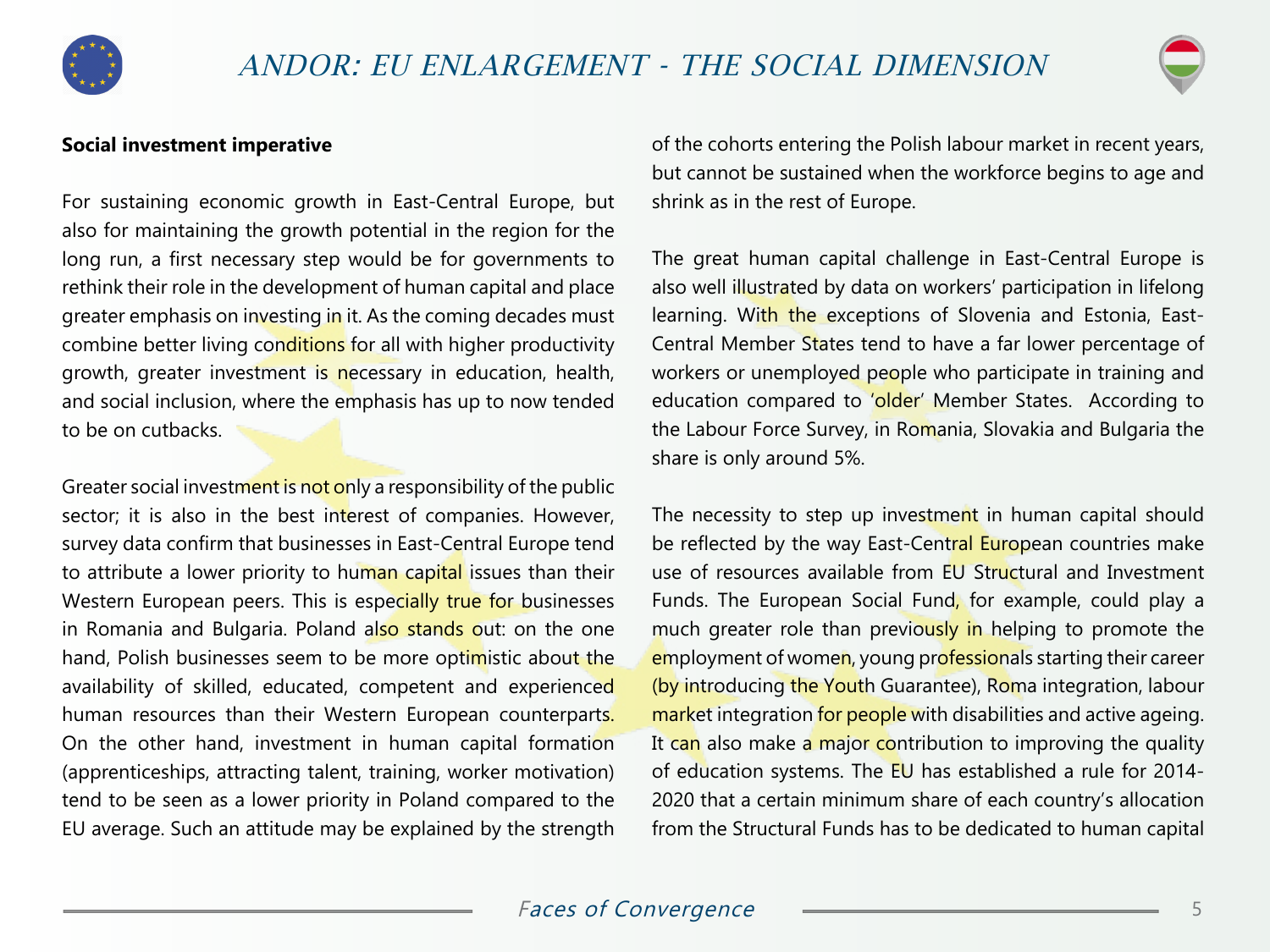



investment through the European Social Fund. However, more effective financing of these programmes depends primarily on the political will in individual countries.

We have also seen that systemic corruption can lead to a situation where EU funds simply do not fulfill their original goal of improving competitiveness, developing infrastructure and investing in human capital or better governance. In some countries the situation is indeed grave: there are examples of state-level fraud being organized by political actors. That results in a waste of EU resources and inevitably undermines democracy, the public interest, and the rule of law.

Beyond the already functioning procedures of interruptions and suspensions, sanctions can play a stronger role in stamping out irregularities, abuse and systemic fraud. In order to reinforce Cohesion Policy from the point of view of effectiveness and integrity, one option for the EU is to take funds, or at least some of them, into its own hands and distribute them in the Member States according to their original goals. In other words, the Commission in cases of repeated abuse or systemic fraud should suspend shared management. Direct management solutions could be also introduced in a gradual and proportional manner. In addition, a third type of management method could also be envisaged: assisted management could be invented by planting

EU experts in national agencies without completely sidelining them.

#### **Conclusions**

The last 15 years of economic development in East-Central Europe can be characterised by a more convincing convergence process than in the pre-EU phase. However, economic convergence in these countries has not always been coupled with social convergence, which may undermine the continuation of strong economic performance in the next 15 years. The EU has to pay attention to East-West imbalances and consider new strategies for cohesion and convergence. The major question for the next stage is whether the EU's Eastern region can continue to catch up without the internal socio-economic polarisation observed thus far, and how exactly the latter process could in fact be reversed.

If the 'new Member States' wish to create a new development path for themselves that has the qualities of being smart, sustainable and inclusive, and allows for convergence towards Western social models and not only the EU income average, they must promote stronger (and genuine) social dialogue and social investment. If Europe moves towards a more successful, globally competitive 'balance of interests' model of economy and society, this could bring significant benefits for East-Central